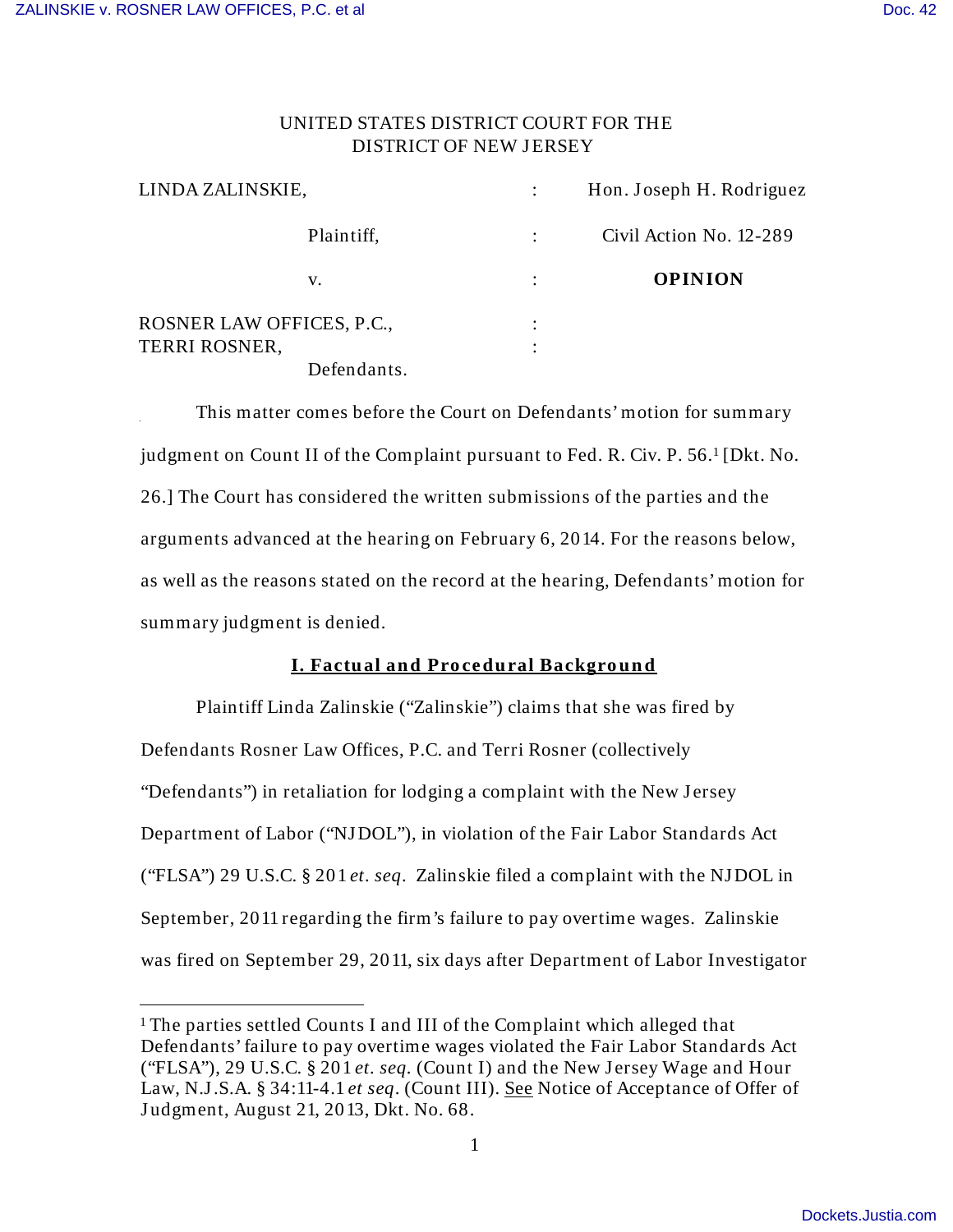Jim Boisvert visited the Law Office. See Dep. of Terri Rosner, 53:9-18. Defendants claim that they were unaware that Zalinskie filed a complaint with the Department of Labor and that Zalinskie was terminated because of her history of insubordination and poor work performance.

Zalinskie began her employment at Rosner Law Offices, P.C. (herein: "Law Office") under the supervision of attorney Daniel Rosner on January 2, 2006. See Dep. of Plaintiff, 27:1-3. Zalinskie was initially hired as an assistant bookkeeper and worked with Terri Rosner in this capacity. Id. at 27:4-8. The record reflects that there was tension between Zalinskie and Terri Rosner and Stephanie Harris, an office manager at the law firm.

Less than a year before Zalinskie was terminated, the office met to discuss the possibility of layoffs because of the firm's finances. On December 20, 2010, Daniel Rosner, Terri Rosner, and Stephanie Harris met with Zalinskie to discuss her attitude and job performance. Cert. of Deborah Mains, Exhibit B, 5. This discussion also included Zalinskie's statement that she would commit suicide if she was laid off. Id.

Defendants claim that at this time, Daniel Rosner was inclined to terminate Zalinskie for insubordination and performance issues. See Rosner Dep. 29:1-6. However, Plaintiff was not terminated and was reassigned to the Paralegal Department. The parties dispute the import of this move. While Zalinskie claims it was a lateral move offered to her with the prospect of a promotion, Defendants claim that the reassignment was made to alleviate her performance problems. According to Defendants, Zalinskie frequently used profanity, had an inappropriate attitude, and was performing poorly.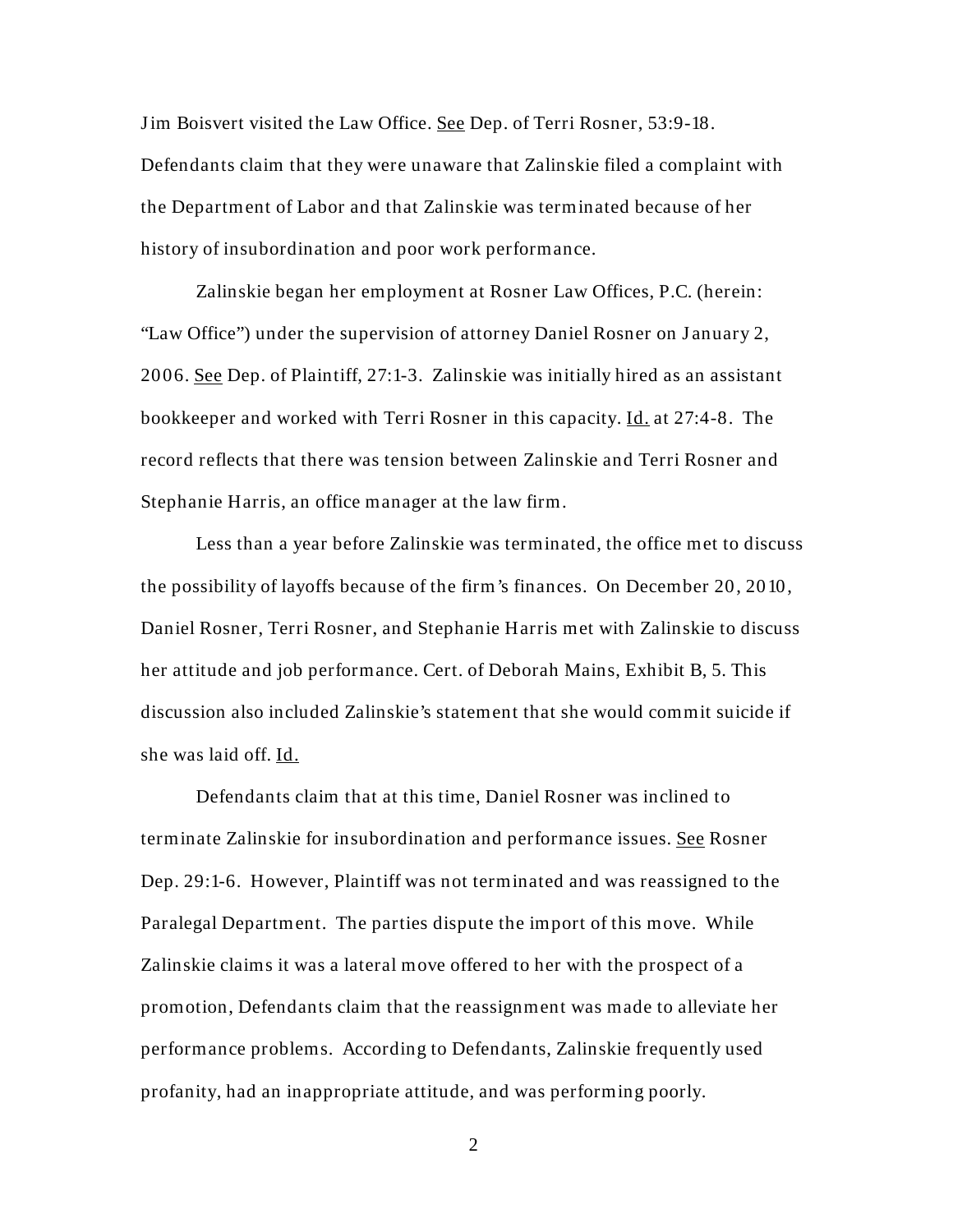Defendants claim that during the meeting informing Zalinskie of the reassignment, Daniel Rosner cautioned Plaintiff that the transfer was her last chance to save her job, because her employment with the Law Office was in jeopardy. See Rosner Dep. 48:5-15. Nonetheless, Zalinskie switched departments in Spring 2011.

Defendants allege that Plaintiff's change in position did not improve her performance or demeanor; for example, Defendants claim that on August 28, 2011 Plaintiff repeatedly used profanity in the workplace. Cert. of Deborah Mains, Exhibit D. Stephanie Harris verbally warned Plaintiff that profanity was not tolerated. Id. On August 30, 2011, Zalinskie met with Mr. Rosner and Ms. Harris to address her continuing performance deficiencies, including her failure to perform follow-up inquiries on her files and timely complete her assignments. See Cert. of Deborah Mains, Exhibit B, 7.

 On August 23, 2011, Mr. Rosner held an office-wide meeting to address the Law Office's attendance and tardiness policies. See Plaintiff Ans. To Inter., 6. On August 31, 2011, Zalinskie was tardy because she had doctor's appointment. Id. Plaintiff claims that she sent an email to Ms. Harris that very morning to inform her that she would be late and that she intended to make up the time for the lateness during her lunch break. Zalinskie Dep., 92:10-17. Plaintiff was six minutes late to work. Id. 92:10-17. Because Zalinskie's email did not constitute adequate notice under the Law Office's tardiness policy, Defendants notified her that her pay was going to be docked.  $(\underline{Id}, 92:10-17.)$ 

Plaintiff was a salaried employee and was paid bi-weekly. See id., 79:9-20; 80:9-15. Zalinskie generally worked from 9:00 a.m. until 5:00 p.m. and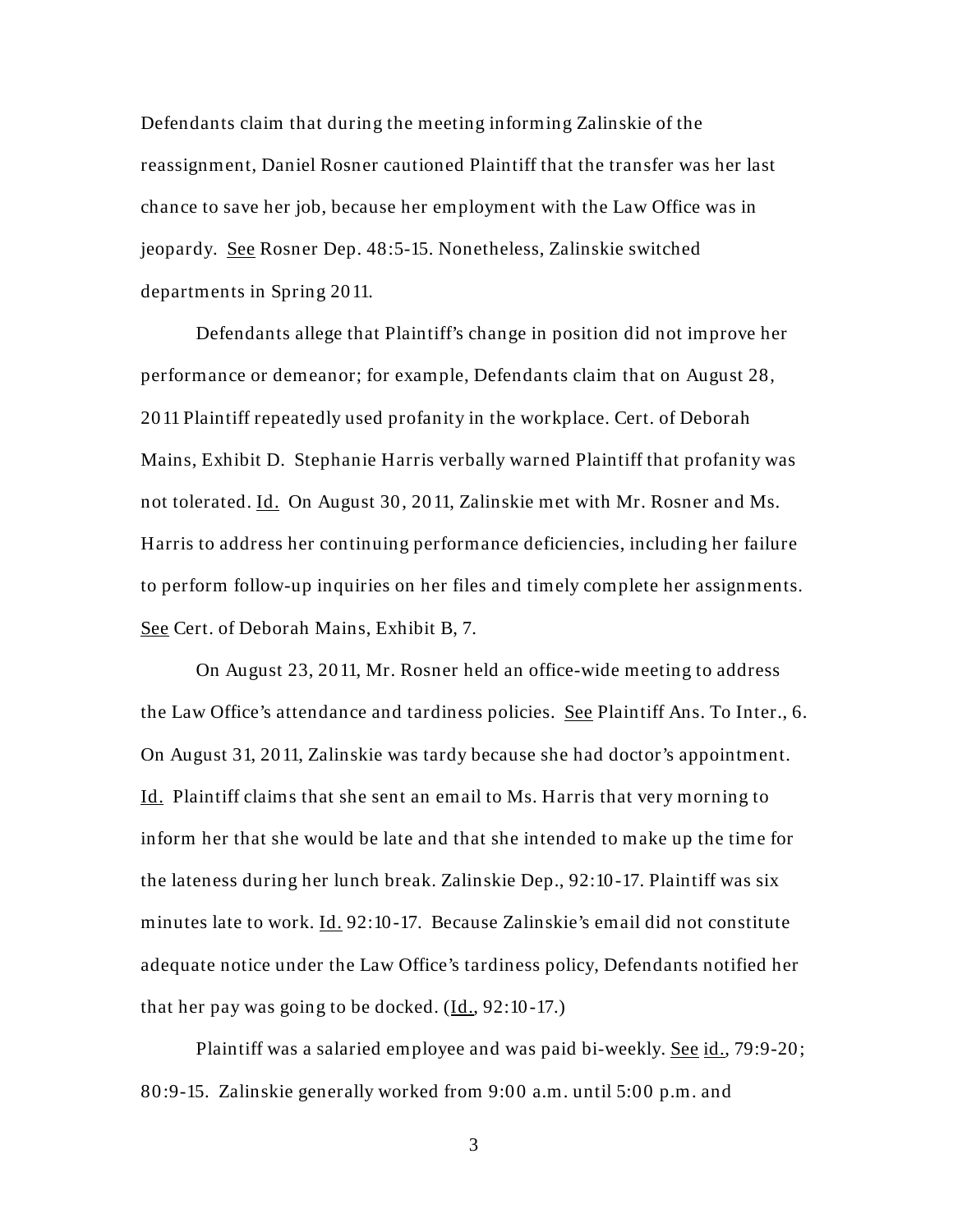understood that any overtime work was designated as "comp" time. Id. at 68:12-18; 80:9-15. Zalinskie claims that she kept her own accounting of the hours she worked and often did not record time spent working on weekends. Id. at 60:21- 24; 61:1-7; 78:10-24. Zalinskie told Defendants that it was illegal to dock her pay. In addition, she informed them that because they never compensate her overtime hours it was unfair that her pay was docked for a six minute instance of lateness. Plaintiff estimates that she accumulated 26,803 minutes in "comp time" as of August, 2011. See Plaintiff Counter Stat. of Mat. Facts, Exhibit H, 2.

Plaintiff claims that she placed telephone calls to the NJ DOL after she was informed that Defendants intended to dock her pay. See Zalinskie Dep., 90:2-9 In addition, on September 4, 2011 she filed a written complaint with the NJ DOL. See Cert. of Deborah Mains Exhibit N; Zalinskie Ex. H. The written complaint alleges that Zalinskie was owed \$8,500 in wages from her accrued "comp time." See Plaintiff Stat. of Mat. Facts, Exhibit H, 2. Zalinskie claims that the NJ DOL informed her that Defendants would receive a copy of the written complaint. See Zalinskie Dep., 140:2-4. Plaintiff testifies that she informed at least four coworkers about her written complaint to the NJDOL. Id. at 137:9-24, 138:1-4, 140:16-24, 141:1-10. On September 16, 2011, Plaintiff received a paycheck with a deduction of \$4.80 to reflect her six minute tardiness on August 31, 2011. See Plaintiff Stat. of Mat. Facts, Exhibit B, 7.

On September 20, 2011 Zalinskie met with Ms. Harris and Mr. Rosner to discuss Zalinskie's insubordination towards Terri Rosner. See Def. Stat. of Mat. Facts, Exhibit B, 7. Zalinskie claims that during this meeting she informed Harris and Rosner that it was illegal to dock the pay of a salaried employee. See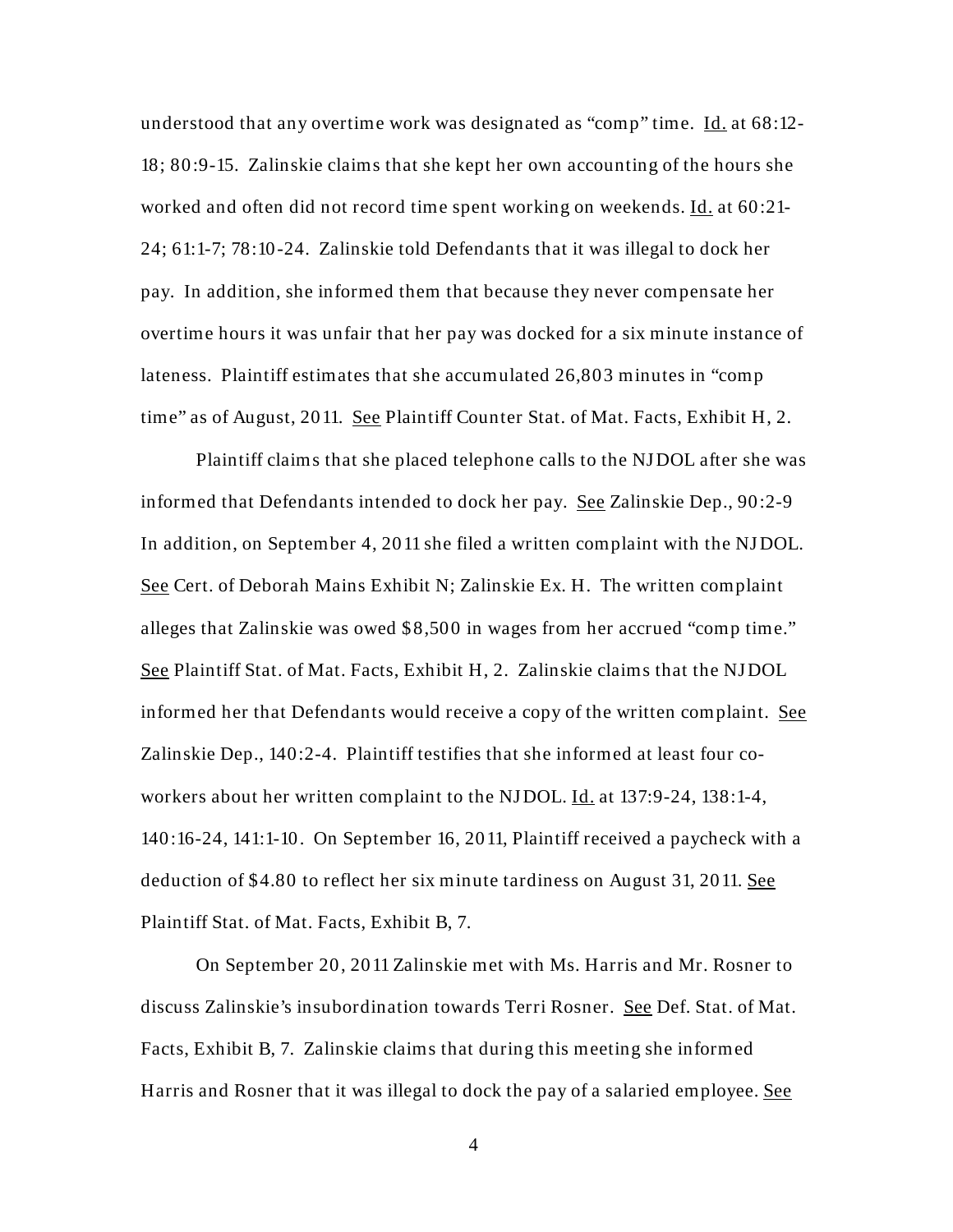Dep. of Stephanie Harris, 70:9-24, 71:1-24, 72:1-17. According to Zalinskie, Mr. Rosner asked her where she obtained her information and she told him "the Department of Labor." See Zalinskie Dep., 90:19-21. Mr. Rosner responded that he would look into Plaintiff's allegation to ensure that the Law Office's actions were legal; he stated that he would repay the money if he discovered that docking her pay was inappropriate. See Cert. of Deborah Mains, Exhibit P.

According to Ms. Harris, Plaintiff explained to Mr. Rosner that she calculated that she had twelve weeks of "comp time" and Rosner challenged the computation. See Harris Dep., 73:19-74:1. Mr. Rosner then told Plaintiff that she could leave if she did not want to be there. Id. at 74:11-21.

On September 21, 2011, Ms. Harris met with Plaintiff and asked for proof of Defendants' wage violation. Id. at 68:15-24. At the request of Mr. Rosner, Ms. Harris also researched Plaintiff's allegation. Id. at 80:21-24, 81:5-8. Later that same day, Zalinskie claims that Mr. Rosner asked her for the website from which she obtained her information and she again responded that she called the Department of Labor. See Zalinskie Dep., 91:1-10. According to Ms. Harris, Mr. Rosner told her (Harris) that he decided to terminate Plaintiff. See Harris Dep., 74:21-24, 75:1-8. Ms. Harris, however, persuaded him to wait and not immediately terminate Zalinskie. Id.

 On September 23, 2011, two days after Plaintiff's meetings with Mr. Rosner and Ms. Harris, Department of Labor Investigator J im Boisvert made an unannounced visit to the Law Office. See T. Rosner Dep., 53:9-18. Investigator Boisvert advised the Rosners that he was conducting a random audit of the firm and requested certain documents. Id. at 55:15-19; D. Rosner Dep., 107:11-23.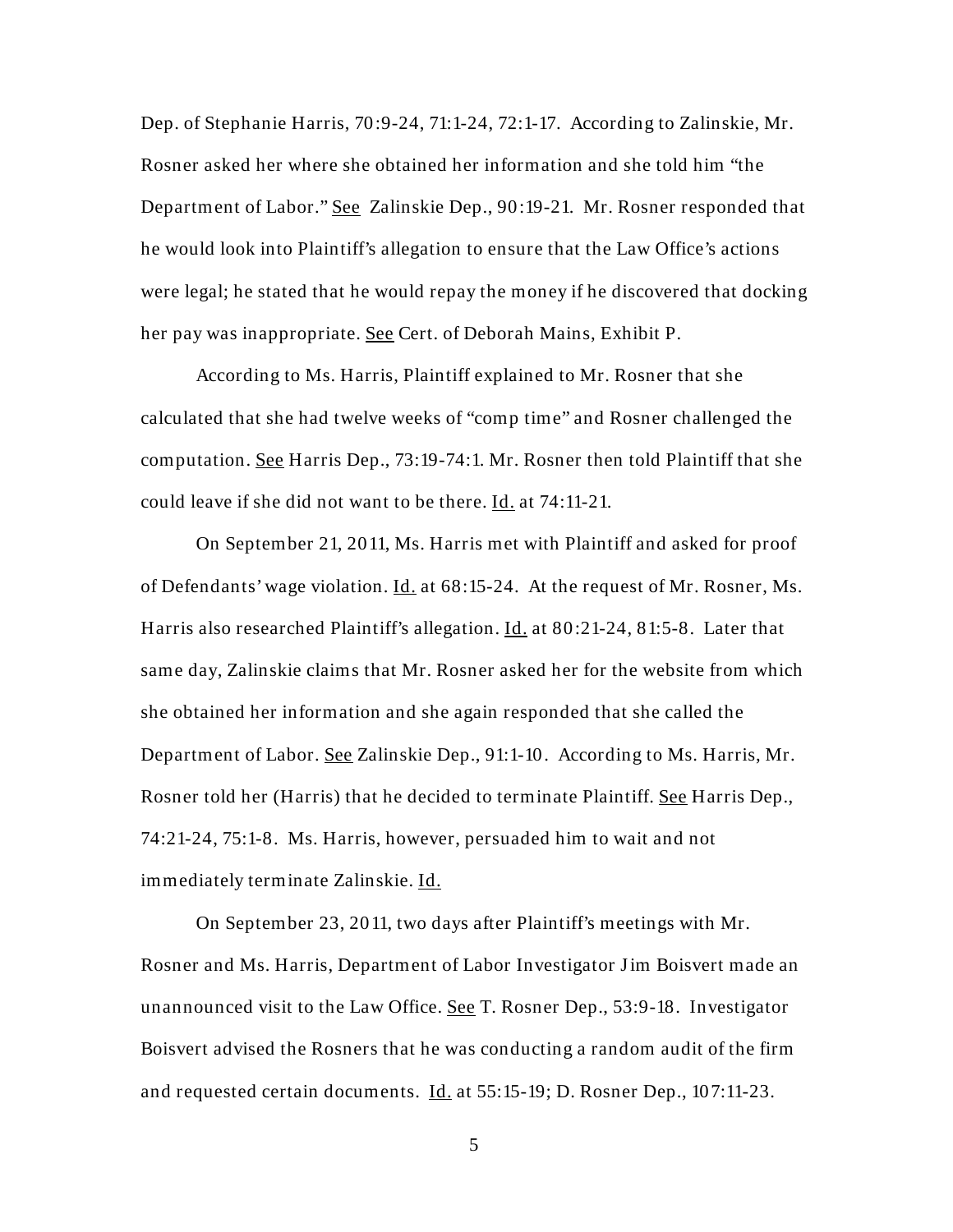Terri Rosner claims that Investigator Boisvert did not mention that his visit was in response to an employee complaint. T. Rosner Dep., 64:13-22.

On September 27, 2011, Mr. Rosner and Stephanie Harris met with Zalinskie and provided her with a corrected paystub which reflected an itemization of her docked pay. See D. Rosner Dep., 102:10-103:1-3. Mr. Rosner also informed Plaintiff that the disciplinary docking of her pay was lawful. Id. at 95:12-14. Two days later Zalinskie was fired.

Mr. Rosner claims that he made the decision to terminate Plaintiff after considering Plaintiff's various performance deficiencies, some of which resulted in clients missing mandatory appointments, Plaintiff's repeated violations of the firm's email policy, and repeated instances of insubordination. Id. at 104:14-20. Zalinskie testifies that the week leading up to her termination was "horrendous," and that she felt like she was being set up for termination: for example, she claims that Defendants purposely asked her about assignments they knew she did not complete and intentionally gave her assignments that they knew she could not complete without instruction. See Zalinskie Dep., 156:13-157:13.

Defendants maintain that they only learned that Zalinskie had filed a complaint with the NJ DOL when, on October 13, 2011, Investigator Boisvert returned to the Law Office to review documents. See D. Rosner Dep., 56:18-22. When Investigator Boisvert learned that Ms. Zalinskie had been terminated, he disclosed that Ms. Zalinskie filed a complaint with the Department of Labor. See Cert. of Deborah Mains, Exhibit B, 9. Investigator Boisvert also disclosed that two or three other anonymous complaints were filed with the Department of Labor regarding the Law Office. Id.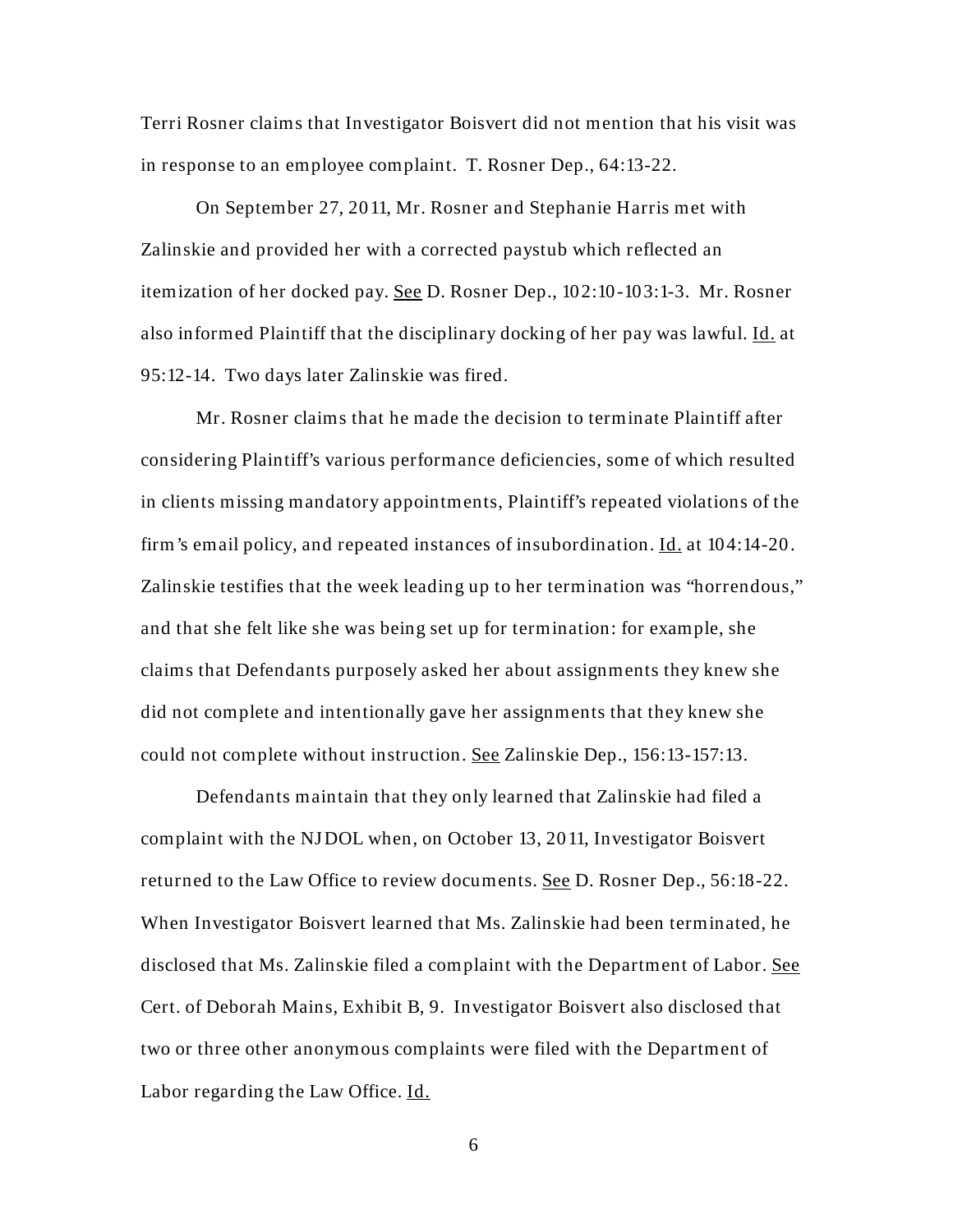At the request of the NJ DOL, Defendants performed a self-audit and discovered that Zalinskie had worked four weeks of overtime in the preceding two years. See Cert. of Deborah Mains, Exhibit S. As a result, Defendants paid Plaintiff \$400 and also paid overtime wages to three other employees. Id. Plaintiff filed the Complaint on J anuary 17, 2012.

### **II. Standards of Review**

#### A. Summary Judgment Standard

A court will grant a motion for summary judgment if there is no genuine issue of material fact and if, viewing the facts in the light most favorable to the non-moving party, the moving party is entitled to judgment as a matter of law. Pearson v. Component Tech. Corp., 247 F.3d 471, 482 n.1 (3d Cir. 2001) (citing Celotex Corp. v. Catrett, 477 U.S. 317, 322, 106 S. Ct. 2548, 91 L.Ed.2d 265 (1986)); accord Fed. R. Civ. P. 56 (c). Thus, this Court will enter summary judgment only when "the pleadings, depositions, answers to interrogatories, and admissions on file, together with the affidavits, if any, show that there is no genuine issue as to any material fact and that the moving party is entitled to judgment as a matter of law." Fed. R. Civ. P. 56 (c).

An issue is "genuine" if supported by evidence such that a reasonable jury could return a verdict in the nonmoving party's favor. Anderson v. Liberty Lobby, Inc., 477 U.S. 242, 248, 106 S. Ct. 2505, 91 L.Ed.2d 202 (1986). A fact is "material" if, under the governing substantive law, a dispute about the fact might affect the outcome of the suit. Id. In determining whether a genuine issue of material fact exists, the court must view the facts and all reasonable inferences drawn from those facts in the light most favorable to the nonmoving party.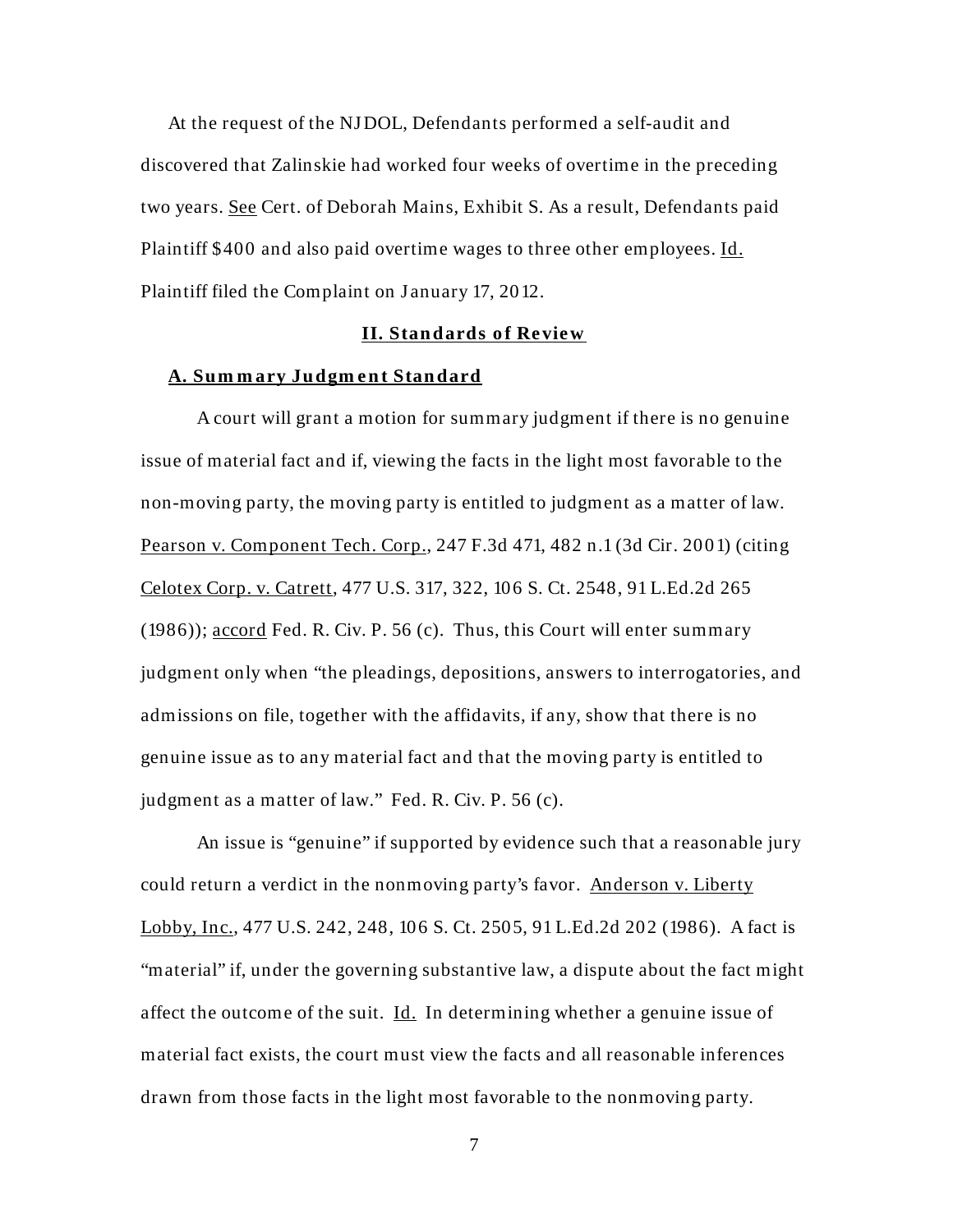Matsushita Elec. Indus. Co. v. Zenith Radio Corp., 475 U.S. 574, 587, 106 S. Ct. 1348, 89 L.Ed.2d 538 (1986).

Initially, the moving party has the burden of demonstrating the absence of a genuine issue of material fact. Celotex Corp. v. Catrett, 477 U.S. 317, 323, 106 S. Ct. 2548, 91 L.Ed.2d 265 (1986). Once the moving party has met this burden, the nonmoving party must identify, by affidavits or otherwise, specific facts showing that there is a genuine issue for trial. Id.; Maidenbaum v. Bally's Park Place, Inc., 870 F. Supp. 1254, 1258 (D.N.J. 1994). Thus, to withstand a properly supported motion for summary judgment, the nonmoving party must identify specific facts and affirmative evidence that contradict those offered by the moving party. Andersen, 477 U.S. at 256-57. Indeed, the plain language of Rule 56(c) mandates the entry of summary judgment, after adequate time for discovery and upon motion, against a party who fails to make a showing sufficient to establish the existence of an element essential to that party's case, and on which that party will bear the burden of proof at trial. Celotex, 477 U.S. at 322.

In deciding the merits of a party's motion for summary judgment, the court's role is not to evaluate the evidence and decide the truth of the matter, but to determine whether there is a genuine issue for trial. Anderson, 477 U.S. at 249. Credibility determinations are the province of the finder of fact. Big Apple BMW, Inc. v. BMW of N. Am., Inc., 974 F.2d 1358, 1363 (3d Cir. 1992).

## **B.** The Fair Labor Standards Act, 29 U.S.C. § 201 *et. seq.*

Under the FLSA, 29 U.S.C. § 201, *et. seq.* it is unlawful to "discharge or in any matter discriminate against an employee because that employee has filed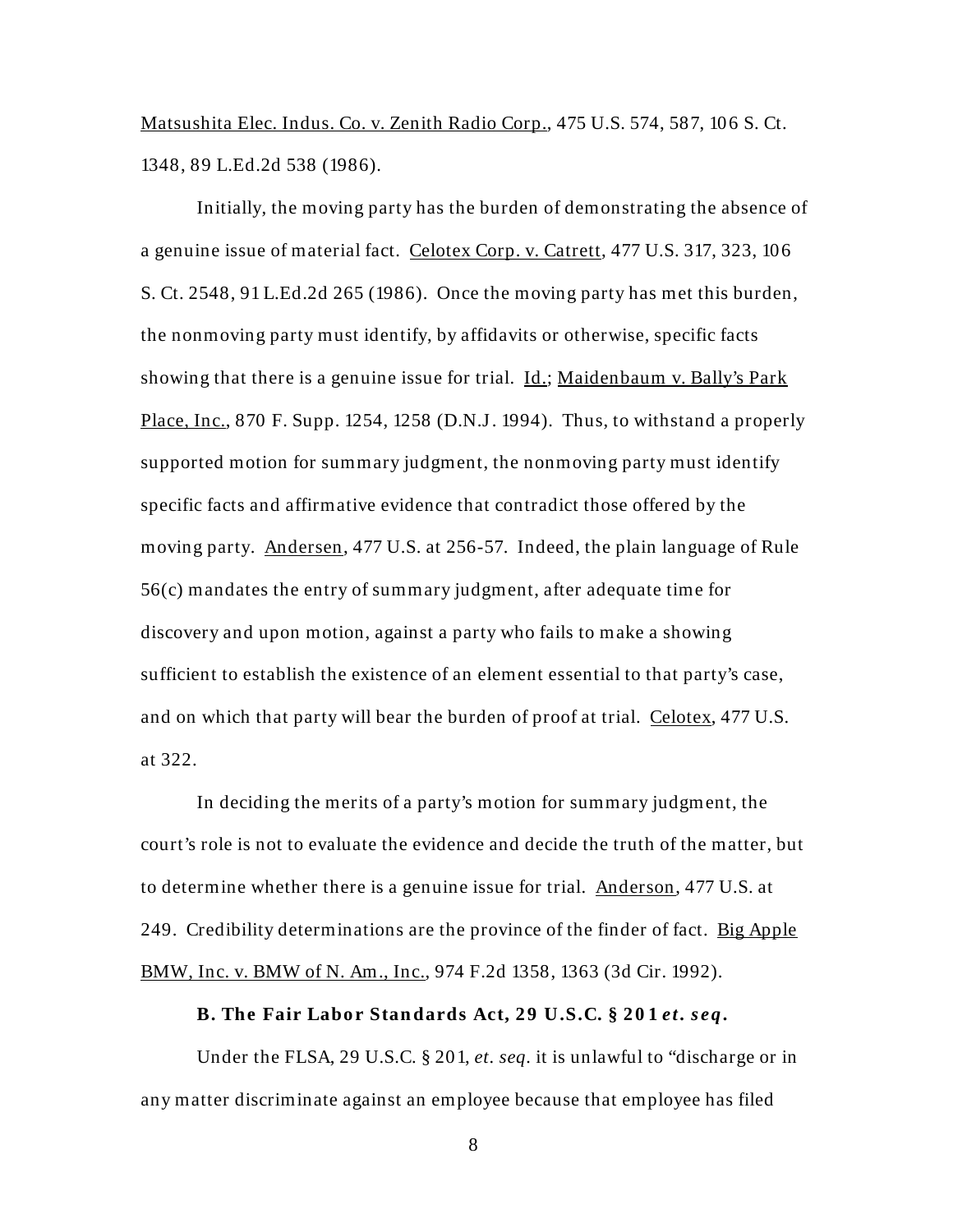any complaint or instituted or caused to be instituted any proceeding under or related to this chapter..." See 29 U.S.C.  $\S 215(a)(3)$ . Claims of unlawful retaliation under the FLSA are analyzed using the familiar burden-shifting framework articulated in McDonnell Douglas Corp. v. Green, 411 U.S. 792, 93 S. Ct. 1817 (1973). See Cononie v. Allegheny General Hosp., 29 Fed.App'x. 94, 95 (3d Cir. 2002); Weston v. Pennsylvania, 251 F.3d 420, 432 (3d Cir. 2001). The first step under McDonnell Douglas requires a plaintiff to establish a prima facie case of retaliation under the FLSA. McDonnell Douglas, 411 U.S. at 802. To carry this initial burden in a retaliation case, Zalinskie must show that: (1) she engaged in protected activity; (2) she suffered an adverse employment decision; and (3) the adverse decision was causally related to the protected activity. Conoshenti v. Public Elec. & Gas Co., 364 F.3d 135, 146-47 (3d Cir. 2004). A causal connection may be established by circumstantial evidence, such as temporal proximity, a pattern of antagonism, and pretext. Kachmar v. SunGard Data Sys., 109 F.3d 173, 177 (3d Cir. 1997). This indirect evidence is to "be considered with a careful eye to the specific facts and circumstances encountered." Farrell v. Planters Lifesavers Co., 206 F.3d 271, 279, n.5 (3d Cir. 2000).

 Once a prima facie case is established, the burden of persuasion shifts back to Defendants to put forth "a legitimate, nondiscriminatory reason" for the employment decision. Id.; Texas Dep't of Cmty. Affairs v. Burdine, 450 U.S. 248, 254 (1981). If Defendants succeed in demonstrating that the decision was based on a non-discriminatory reason, Plaintiff has the burden of proving by a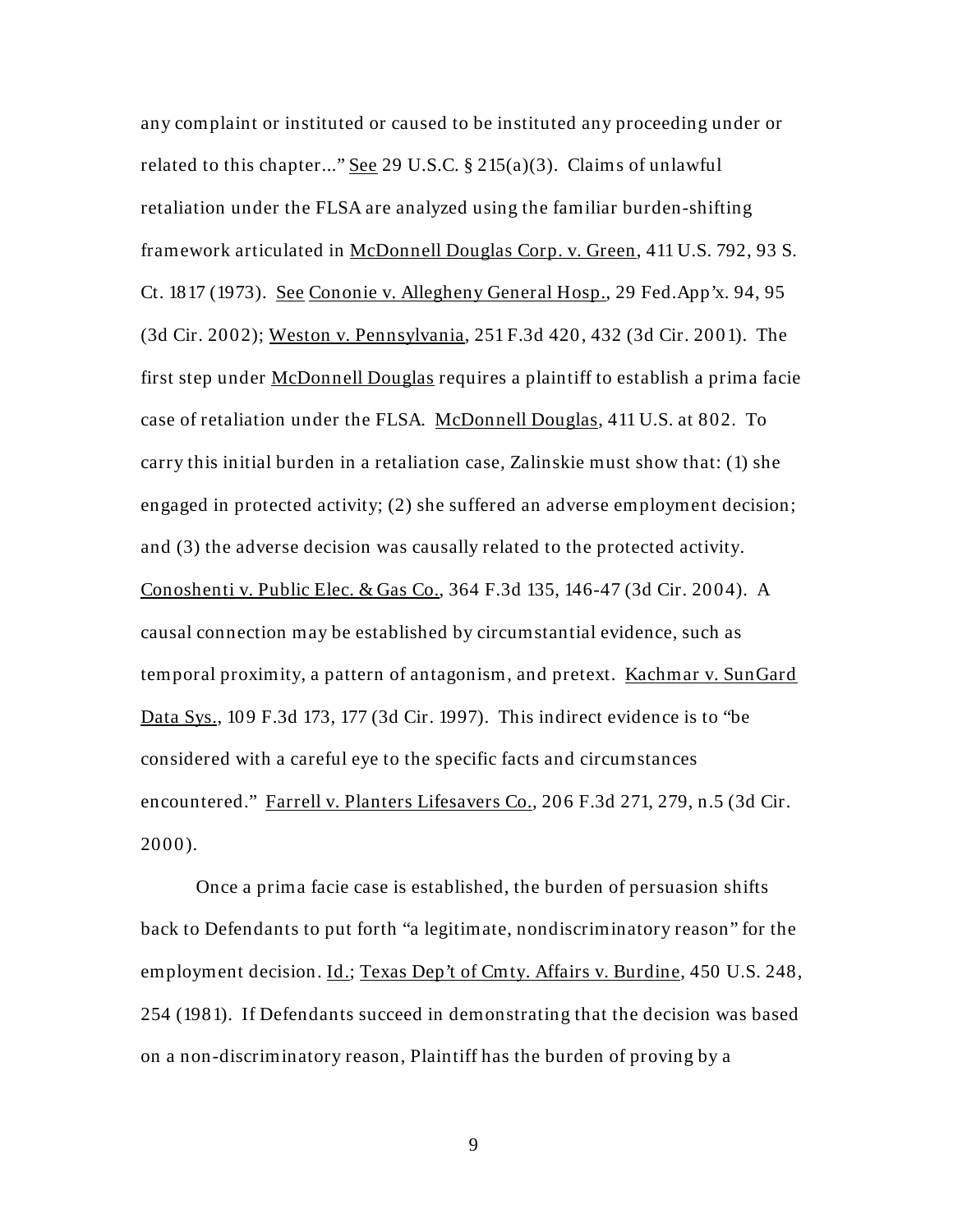preponderance of the evidence that the stated reason was pretextual. Burdine, 450 U.S. at 260; St. Mary's Honor Ctr. v. Hicks, 509 U.S. 502, 508 (1993).

 In this regard, the task of the Court is not to second-guess employment decisions, but is instead to determine whether the employment decisions were motivated by an illegal purpose. Ezold v. Wolf, Block, Schorr & Solis-Cohen, 983 F.2d 509, 525-27 (3d Cir. 1992). Thus, to establish pretext, "the plaintiff cannot simply show that the employer's decision was wrong or mistaken, since the factual dispute at issue is whether discriminatory animus motivated the employer, not whether the employer is wise, shrewd, prudent, or competent. Rather, the . . . plaintiff must demonstrate such weakness, implausibilities, inconsistencies, incoherencies, or contradictions in the employer's proffered legitimate reasons for its action that a reasonable factfinder could rationally find them 'unworthy of credence,' and hence infer 'that the employer' did not act for [the asserted] nondiscriminatory reasons." Fuentes v. Perskie, 32 F.3d 759, 765 (3d Cir. 1994).

#### **III. An alysis**

Defendants seek summary judgment on Plaintiff's claim of retaliation under the FLSA on grounds that Plaintiff fails to carry her burden of demonstrating a prima facie case of discrimination and because Plaintiff cannot show that Defendants' reason for her termination is a pretext for discrimination. For the reasons that follow, the Court finds that there are genuine issues of material fact that preclude summary judgment.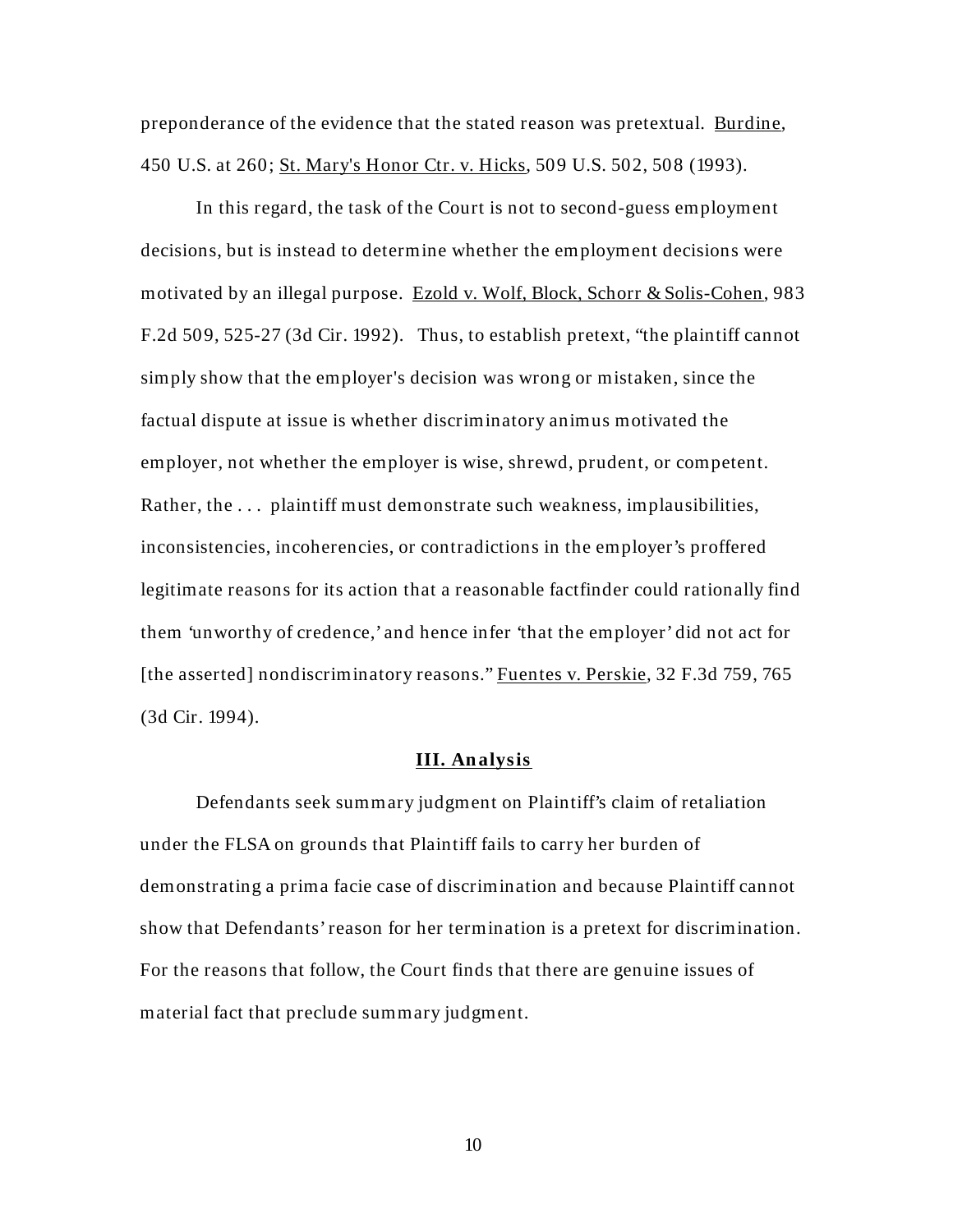#### **A.** *Pr im a Fa cie* **Case**

Plaintiff satisfies her burden of demonstrating a *prim a facie* case of retaliation under the FLSA. She was engaged in activity protected by the FLSA, she was terminated, and the timing of her termination in relation to her protected activity is sufficient to establish a causal connection. See Todaro v. Twp. of Union, 27 F.Supp.2d 517, 540 (D.N.J. 1998) (citing Jalil v. Avdel Corp., 873 F.2d 701, 708 (3d Cir. 1989)).

For purposes of the present motion, Defendants do not dispute that Plaintiff was engaged in a protected activity when she filed her written complaint with the NJDOL on September 4, 2011 and Defendants also agree that Plaintiff's termination constitutes an adverse employment action. See Def., Mot., at 6-7. However, Defendants argue that Zalinskie's oral complaint to Daniel Rosner during the September 20, 2011 meeting does not constitute protected activity because it was not sufficiently detailed so as to put the Defendants on notice of a violation of the FLSA. The Court disagrees.

The anti-retaliation provision of the FLSA, 29 U.S.C.  $\S 215(a)(3)$ , is interpreted liberally and protects a wide range of actions. See Brock v. Richardson, 812 F.2d 121, 123 (3d Cir. 1987). Even an employer's mistaken belief that an employee has engaged in protected activity, without more, is sufficient to trigger application of 29 U.S.C.  $\S$  215(a)(3). Id. at 124. Moreover, a plaintiff in a retaliation action is not required to show her employer actually violated the FLSA; a plaintiff's good faith belief that her employer is in violation is sufficient. See Saffels v. Rice, 40 F.3d 1546, 1549-50 (8th Cir. 1994). Liberal interpretation of 29 U.S.C.  $\S 215(a)(3)$  also extends to the nature of the complaint. In this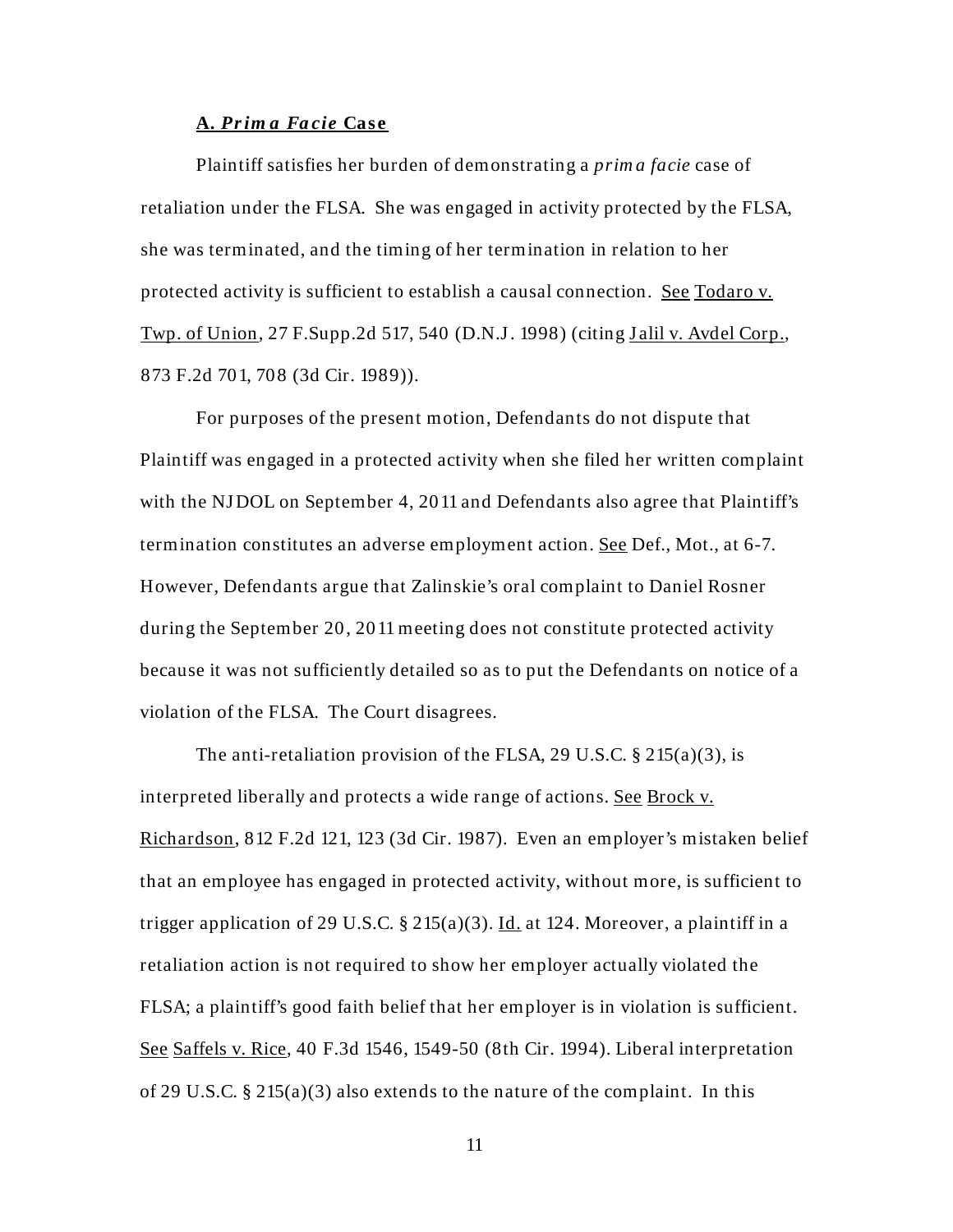regard, oral complaints, as opposed to written complaints, may constitute protected activity. See Kasten v. Saint-Gobain Performance Plastics Co., 131 S.Ct. 1325, 1335 (2011). An oral complaint constitutes protected activity when it puts an employer on notice of a claim under the FLSA. The oral complaint must be sufficiently clear and detailed so as to demonstrate that the employee is asserting rights protected by the FLSA. Id.

Here, the record demonstrates that Plaintiff made multiple statements to Ms. Harris and Mr. Rosner regarding her allegation that Defendants' action of docking her pay was illegal. See Cert. of Deborah Mains, Exhibit N; Harris Dep., 70:9-24, 71:1-24, 72:1-17. In addition, Zalinskie testifies that she told Mr. Rosner that she obtained information confirming that it was illegal to dock her pay from "the Department of Labor." See Zalinskie Dep., 90:19-21. Defendants dispute that Zalinskie made an oral complaint. Thus, resolution of whether or not Zalinskie made such statements turns on creditability determinations, which are impermissible on summary judgment. See Big Apple BMW, Inc, 974 F.2d at 1363. Viewing the facts in a light most favorable to Plaintiff, the Court finds that Plaintiff's multiple oral statements regarding her allegation that docking her pay was illegal, which Plaintiff made in the presence of and directed to Defendants, are sufficient at this stage to constitute protected activity. An objective person could conclude that Plaintiff's oral complaints put Defendants on notice that she was asserting her rights under the FLSA. Kasten, 131 S. Ct. at 1336.

 Next Defendants argue that Plaintiff cannot demonstrate a causal connection between her protected activity and her termination. The Court disagrees.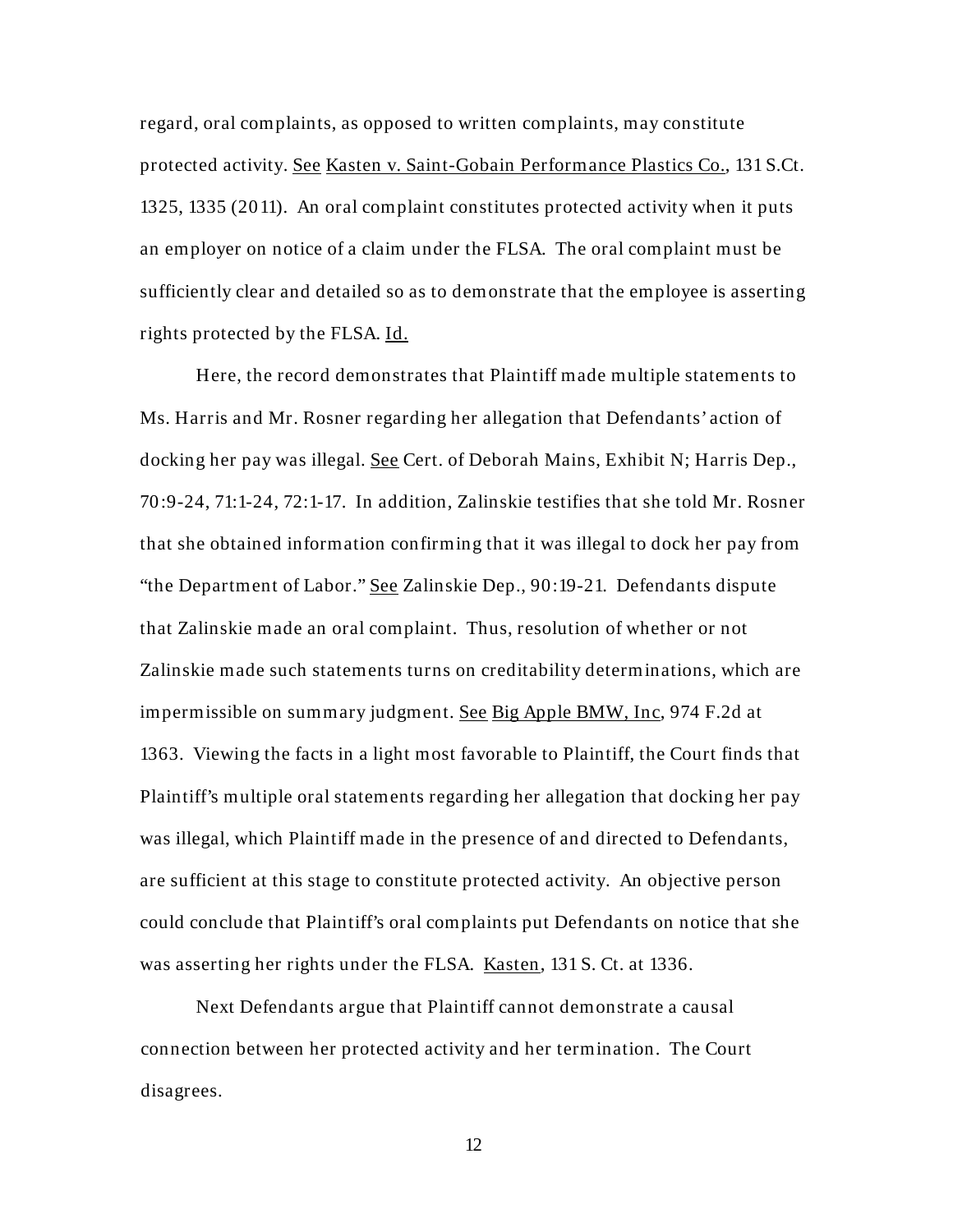The timing of Plaintiff's termination is almost contemporaneous with her written complaint to the FLSA, her oral complaints, and Investigator Boisvert's visit to the Law Office and is sufficient, standing alone, to demonstrate prima facie causation. Temporal proximity establishes causation on its own when the adverse action occurs so close to the protected conduct that the timing is "unusually suggestive." See LeBoon v. Lancaster Jewish Cmty Ctr. Ass'n, 503 F.3d 217, 232 (3d Cir. 2007); see also Robinson v. Southeastern Pa. Transp. Auth., 982 F.2d 892, 895 (3d Cir. 1993). Zalinskie's termination happened less than a month after she filed a written complaint with the NJ DOL, eight days after she told Mr. Rosner at the September 21, 2011 meeting that the source of her wage allegations was the NJ DOL, and six days after Investigator Boisvert visited the Law Office. This timeline is sufficient to create a presumption of causation. See Robinson, 982 F.2d at 895; see also St. Cyr v. Brandywine Senior Living, LLC., No. 10-5868, 2012 WL 2344858, \*5 (D.N.J . 2012) (temporal proximity of seven days gave rise to a genuine issue of material fact on causation.)

The Court finds that Plaintiff has established a prima facie case of discrimination.

#### **B. Legitimate Business Reason and Pretext**

Defendants satisfy their burden of demonstrating a legitimate nondiscriminatory reason for Zalinskie's termination. The evidence in the record demonstrates a history of complaints regarding Plaintiff's poor performance and insubordination. See, e.g., Rosner Cert., Exs. B, M, N, and O. At oral argument, counsel for Plaintiff agreed that the work environment was contentious and that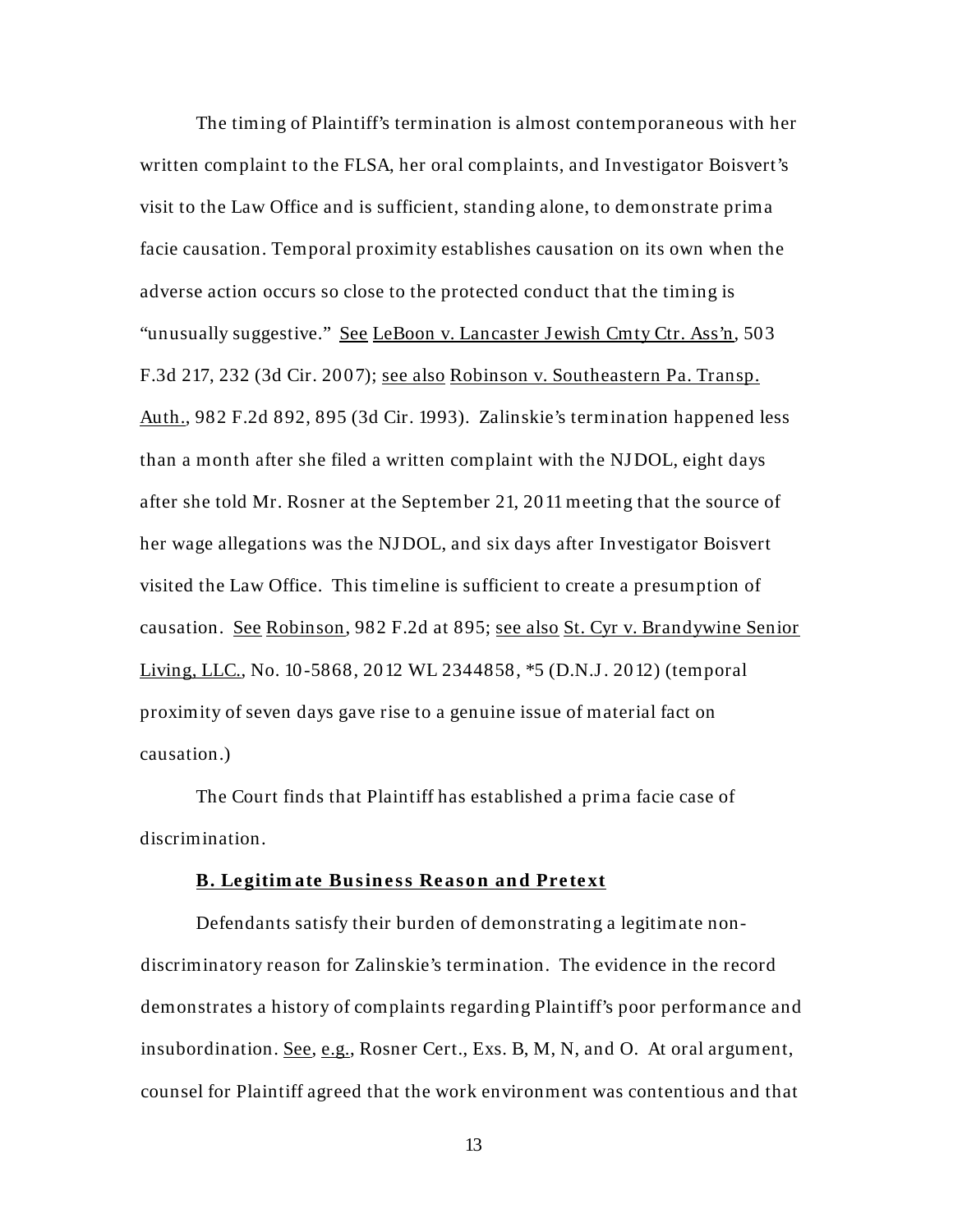it was not always "smooth sailing." Although Plaintiff challenges this evidence and claims that her transition from bookkeeper to paralegal was a lateral move which she was pleased to make, Defendants meet their burden under McDonnell Douglas. See Burdine, 450 U.S. at 254 (1981); see also Pollock v. American Tele. & Tele. Long Lines, 794 F.2d 860, 863-64 (3d Cir. 1986) (insubordination, poor performance, and misconduct asserted as legitimate reasons for employee discharge); Bellissimo v. Westinghouse Elec. Corp., 764 F.2d 175, 181 (3d Cir. 1985) (inability to get along with supervisor is legitimate reason for discharge).

 The Court finds that there are genuine issues of material fact related to whether Defendants' proffered reasons for Plaintiff's termination are a pretext for discrimination which preclude summary judgment. "[A] plaintiff who has made out a prima facie case may defeat a motion for summary judgment by either (i) discrediting the proffered reasons, either circumstantially or directly, or (ii) adducing evidence, whether circumstantial or direct, that discrimination was more likely than not a motivating or determinative cause of the adverse employment action." Fuentes, 32 F.3d at 764. Defendants claim that they could have lawfully fired Plaintiff for poor performance and behavior prior to September, 2011. See D. Rosner Dep. 29:1-6 (stating Daniel Rosner was inclined to terminate Zalinskie for insubordination and performance issues in December, 2010). Yet, the decision to terminate Zalinskie was made after she complained to the NJ DOL and complained to Mr. Rosner. The record demonstrates that Mr. Rosner explicitly mentioned Zalinskie's termination after his meetings with Plaintiff on September 20, and 21, 2011, during which Plaintiff complained to him about her docked pay. See Dep. of Stephanie Harris, 74:21-24, 75:1-8. The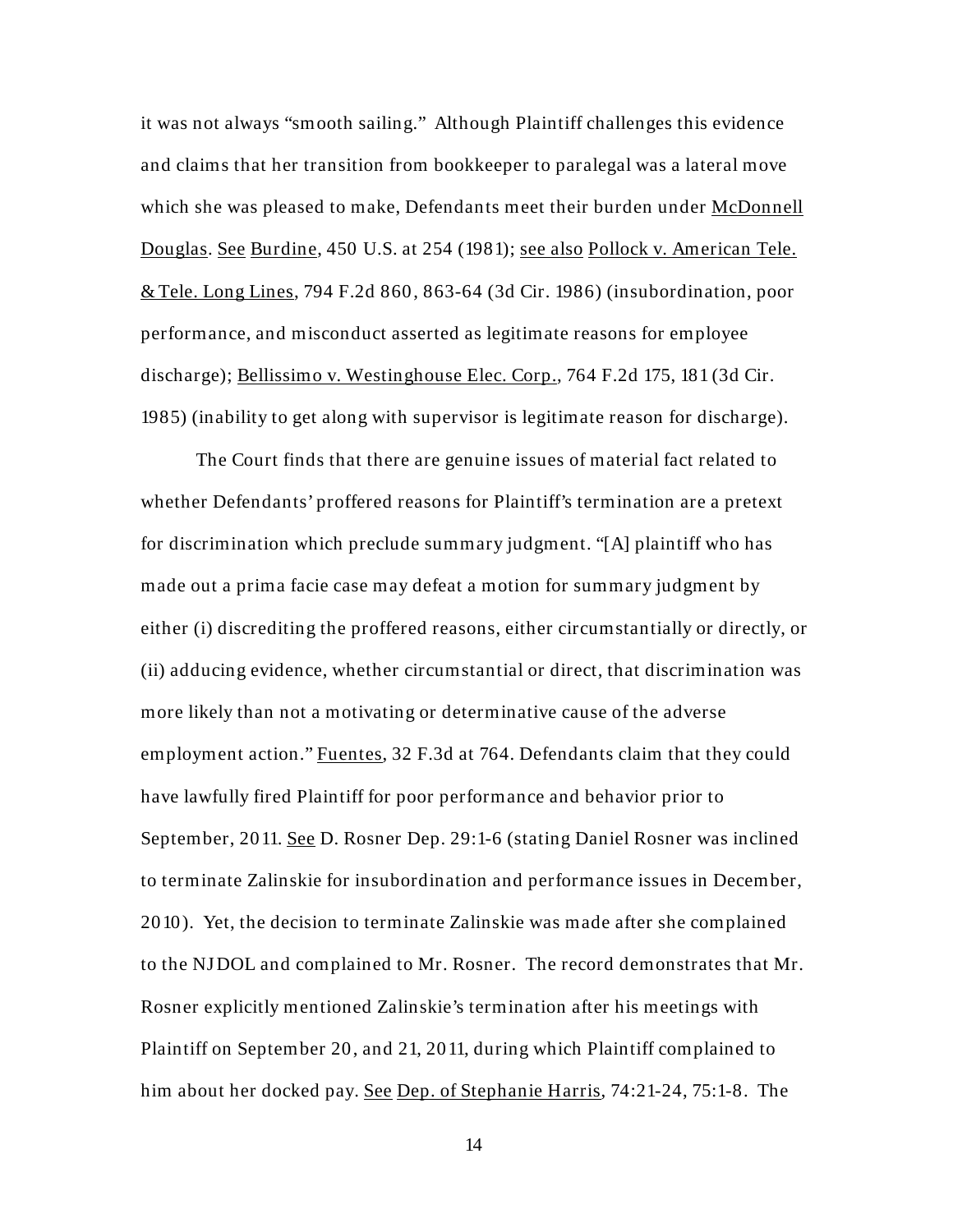fact that Defendants allege that they could have fired Plaintiff for performance and behavior but chose to fire her after her protected activity, leaves room for "an inference that the employer did not act for its stated reasons." Sempier v Johnson & Higgins, 45 F.3d 724, 731 (3d Cir. 1995) (citing Josey v. John R. Hollinsworth Corp., 996 F.2d 632, 638 (3d Cir. 1993)).

Although Defendants argue that they were unaware that Plaintiff filed a written complaint and they dispute that Plaintiff's oral complaints put them on notice, the fact that the NJ DOL Investigator visited the office during the relevant time period coupled with Plaintiff's testimony that she informed Defendants of her allegation creates a genuine issue of fact as to Defendants' knowledge of Plaintiff's protected activity. Big Apple BMW, Inc, 974 F.2d at 1363 (credibility determinations are the province of the fact finder).

 Moreover, the temporal proximity between Zalinskie's activity and her termination is "unusually suggestive of retaliatory motive." Shellenberger v. Bancorp, Inc., 318 F.3d 184, 189 n. 9 (3d Cir. 2003) (quotation omitted); see also **Jalil, 873 F.2d at 708 (two days between the protected activity and adverse** employment action supported inference of a causal connection between the two). Despite claims that it had a legitimate basis to do so, Defendants never terminated Plaintiff until after she complained about her wages and filed a complaint with the NJ DOL. Thus, this is not a case where the temporal relationship is too attenuated to create a genuine issue of fact. See Farrell, 206 F.3d at 280 (citing Krouse v. American Sterilizer Co., 126 F.3d 494, 503 (3d Cir. 1997)). Instead, the relatively short time between Plaintiff's initial written and multiple oral complaints and her termination is "unusually suggestive," and